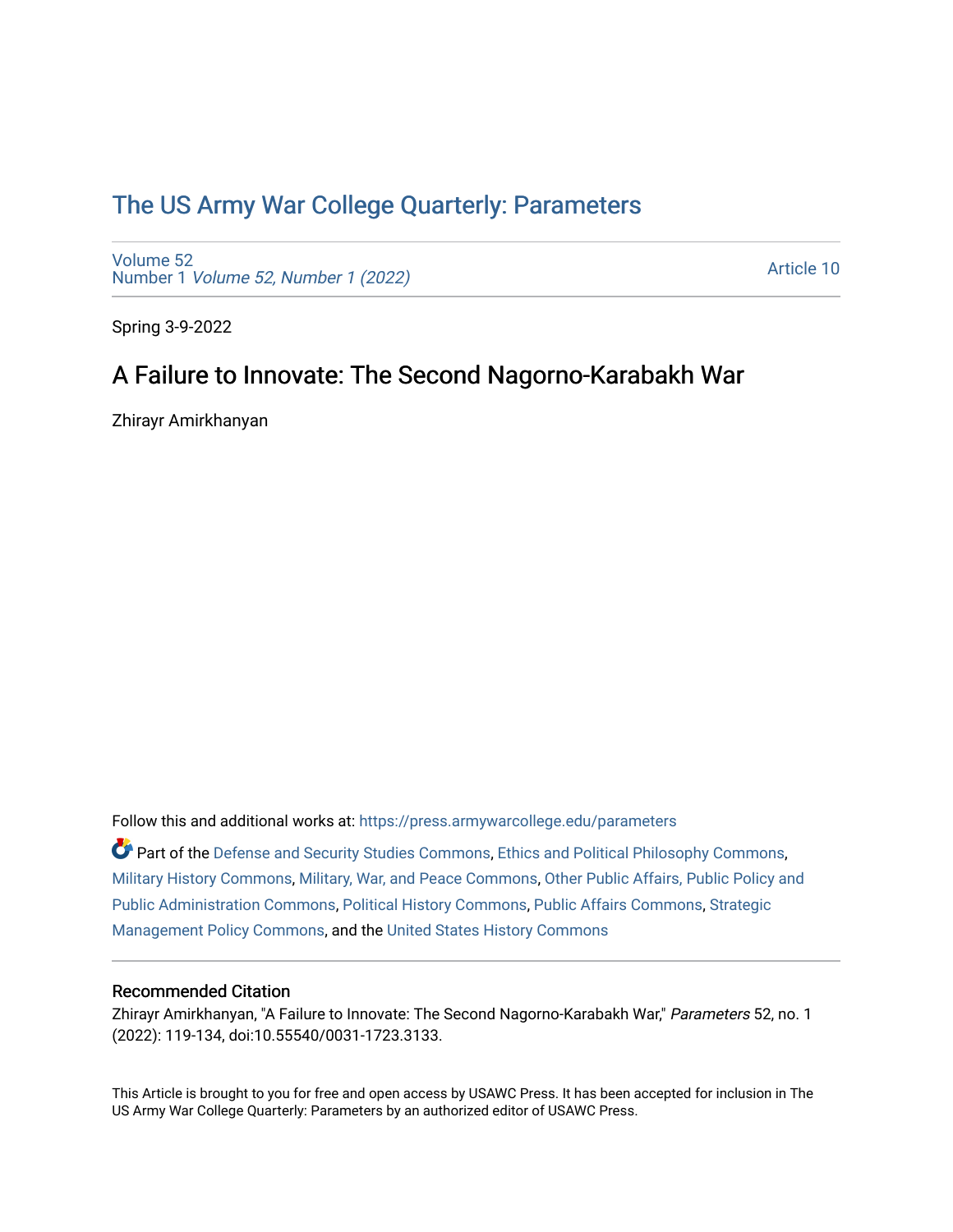# **A Failure to Innovate: The Second Nagorno-Karabakh War**

Zhirayr Amirkhanyan ©2022 Zhirayr Amirkhanyan

ABSTRACT: The root cause for the defeat of the Armenian forces in the second Nagorno-Karabakh War was flawed military doctrine inherited from the Soviet Union. This article analyzes the major problems faced by Armenia, uncovers the main reasons for unsuccessful innovation, tests empirical findings against some of the most authoritative theories in the field, and outlines current research on the conflict, while substantiating the analysis with established scholarship in the field of military innovation.

### **Keywords: Nagorno-Karabakh War, Armenia, Turkey, Thomas Kuhn, military innovation**

nleashed by Azerbaijani aggression on September 27, 2020, the Second Nagorno-Karabakh War concluded with the cease-fire on November 9, which many Armenians were quick to dub capitulation. This war was the latest entry in a conflict that has played out for more than three decades. The conflict emerged in 1988 in the wake of *Glasnost* in Soviet Union and saw the rise of a strong sense of self-determination by the largely Armenian population of the Nagorno-Karabakh Autonomous Oblast of Azerbaijan. Baku's attempts at quelling Nagorno-Karabakh's aspirations for independence by force escalated the conflict to a war in 1992. Eventually, with the Republic of Armenia's support, the Nagorno-Karabakh forces defeated Azerbaijan, liberated most of the territory, created a security belt by taking control of adjacent Azerbaijani districts, and forced a cease-fire in 1994, thus winning independence for the Nagorno-Karabakh Republic (later renamed the Republic of Artsakh). This agreement, however, failed to mature into full-fledged peace. Ongoing armed confrontation between the Republic of Artsakh and Azerbaijan, ultimately led to the Second Nagorno-Karabakh War.

The reasons for the defeat of the combined forces of the Republic of Artsakh and the Republic of Armenia in the Second Nagorno-Karabakh War are manifold. At first glance, insufficient resources allocated to defense and shortcomings in technology, operations, training, and mobilization led to Armenia's loss. These shortcomings, however, all originate from a flawed military doctrine inherited from the Soviet Union and based on attritional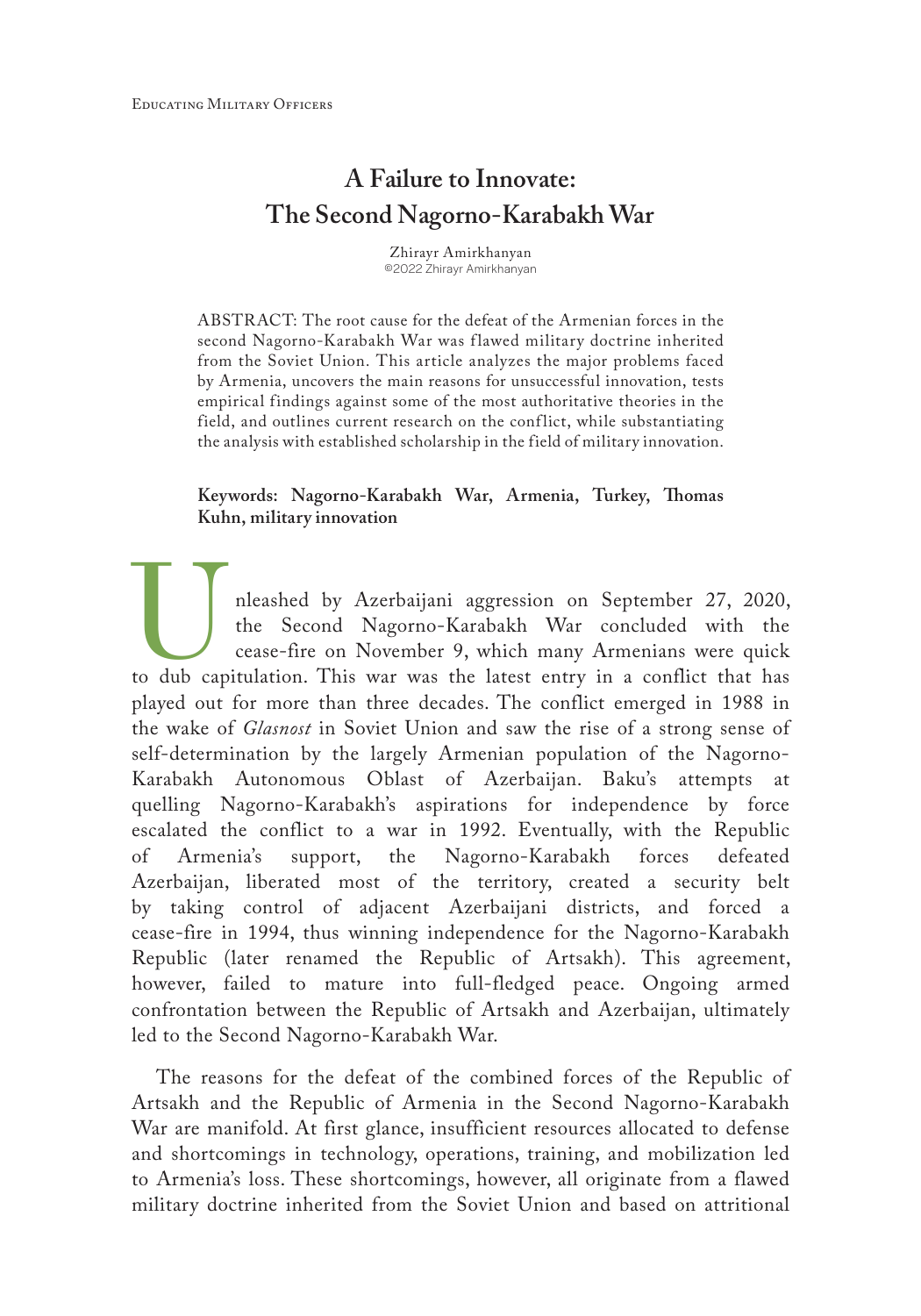warfare. Doctrine is defined here as the ways and methods of conducting operations or, as defined by the US Department of Defense (DoD) as "fundamental principles that guide the employment of . . . military forces in coordinated action to achieve a common objective."1 Armenian forces failed to adapt to the changing character of warfare and find viable solutions in the strategic, operational, and tactical levels of war due to a confluence of impediments to military innovation. Among the most salient of these impediments were unbalanced civil-military relations within the defense establishment and between the military and its political masters, as well as the entrenched values of the general staff of Armed Forces of the Republic of Armenia. While the first stumbling block prevented a robust civilian intervention to spur innovation, the latter obstructed the push for reform exerted by military professionals.

The complacency leading to Armenia's defeat in the Second Nagorno-Karabakh War provides a critical lesson for modern militaries and their political masters: greater introspection is necessary to mitigate the main impediments to military innovation and reform. The arguments and evidence presented here show no single theory can provide exhaustive answers to diverse cases of military innovation. This overview of the outcome of the Second Nagorno-Karabakh War exposes the effects of lack of innovation, while looking to flawed doctrine as the main cause of defeat. It then addresses scholarship on how institutional change occurs and concludes with applying these theoretical frameworks to the changes, or lack thereof, made in the years between the First and Second Nagorno-Karabakh Wars.

<sup>1.</sup> *DOD Dictionary of Military and Associated Terms,* Office of the Chairman of the Joint Chiefs of Staff, (Washington, DC: Joint Chiefs of Staff, 2020), 114, last updated August 2021, [https://www.jcs.mil/Portals/36](https://www.jcs.mil/Portals/36/Documents/Doctrine/pubs/dictionary.pdf?ver=QkmPX3lFZqhMjdEGeSoB4A%3d%3d) [/Documents/Doctrine/pubs/dictionary.pdf?ver=QkmPX3lFZqhMjdEGeSoB4A%3d%3d](https://www.jcs.mil/Portals/36/Documents/Doctrine/pubs/dictionary.pdf?ver=QkmPX3lFZqhMjdEGeSoB4A%3d%3d).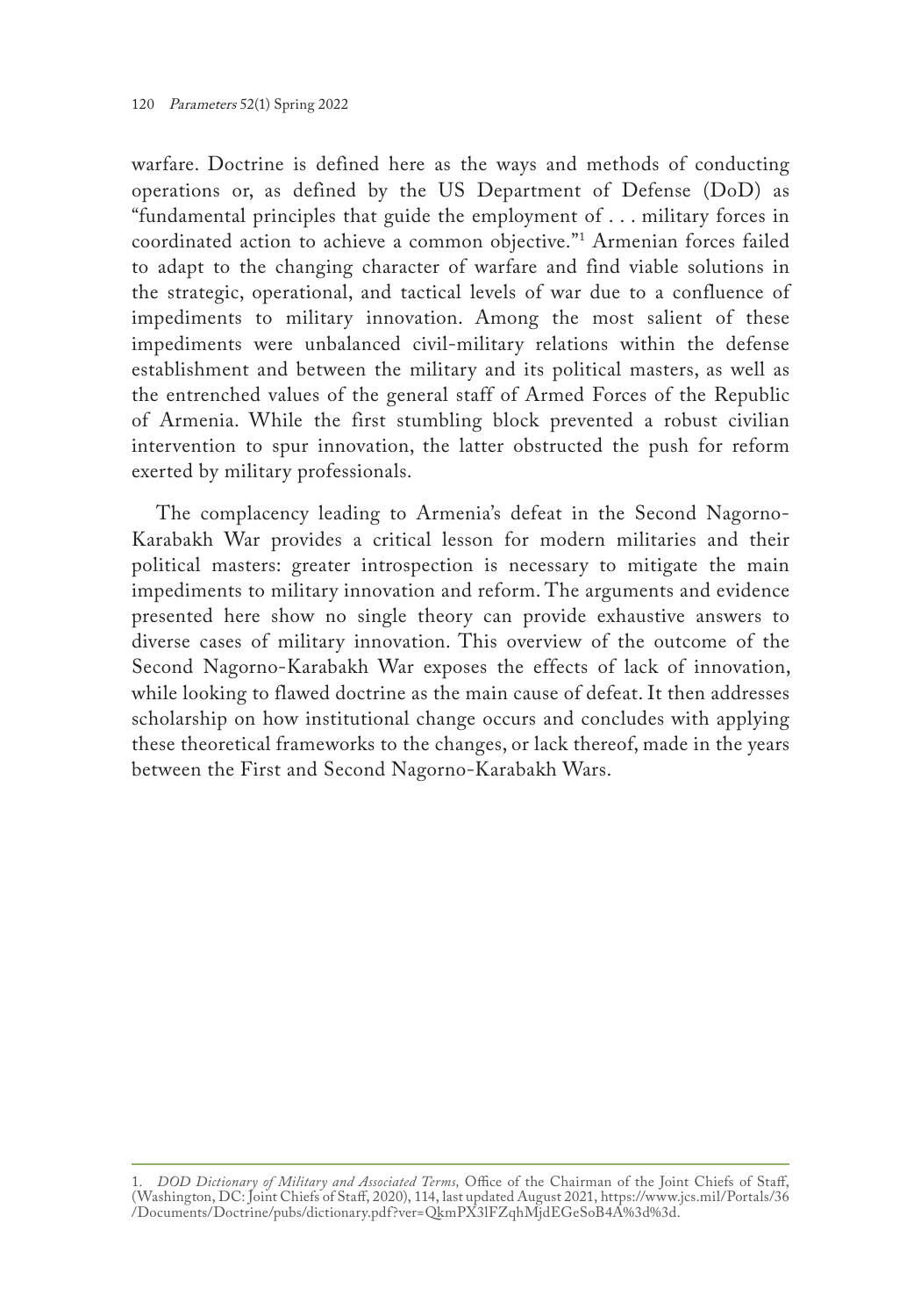Educating Military Officers Amirkhanyan 121



Figure 1. The Nagorno-Karabakh region<br>(Map by Pete McPhail) **Figure 1. The Nagorno-Karabakh region** (Map by Pete McPhail)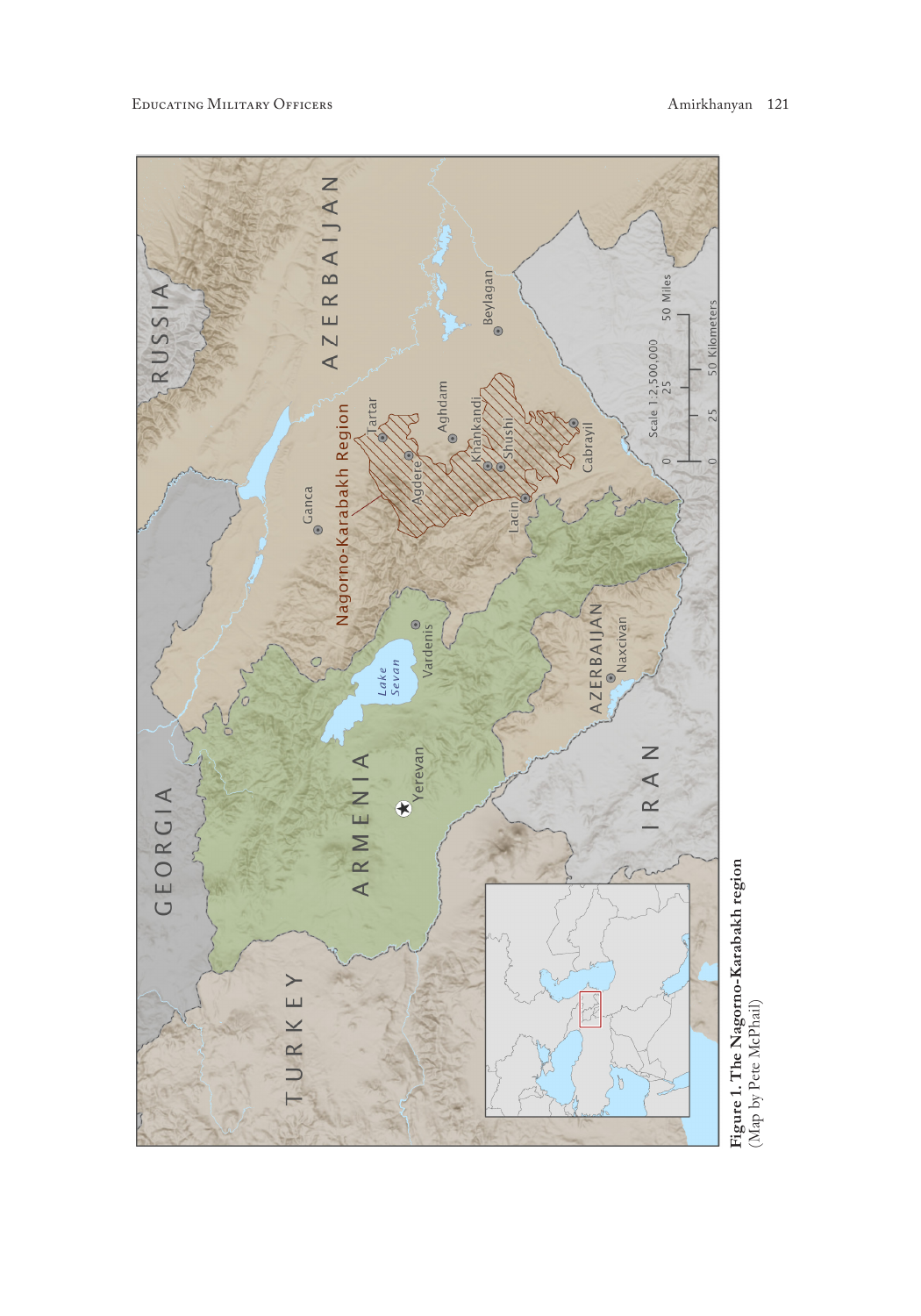#### **Analysis of the Azerbaijani Victory**

Officials and analysts have proposed several reasons for the war and Azerbaijan's eventual victory. Some Armenians attribute the debacle to treason amongst Armenian political and military leadership. Others claim Azerbaijan, Turkey, and Russia conspired against Armenia to settle the Nagorno-Karabakh conflict forcefully once and for all. Still others contend Azerbaijan enjoyed wholesale military support from Turkey and enlisted the services of a significant number of Syrian mercenaries affiliated with terrorist organizations, whereas Armenia was left on its own by Russia, its security guarantor.2 Charges of treachery among the Armenian political and military establishment are merely conspiracy theories. There have been cases of panic and faintheartedness among Armenian decisionmakers and operators, however, though these cases are by-products of the problems that led to the fiasco and not the main cause.

More rational pundits point to the numerical advantages of the Azerbaijani forces against the Armenian opposition as the main cause of Armenian defeat. Looking at force correlation at the onset of hostilities reveals the belligerents could have been assigned equal odds whereby the Armenian side had enough defensive capacity to withstand the onslaught. One analyst, citing Azerbaijan's narrow margin in several major weapons systems, forecasted the conflict would not result in a serious alteration to borders since no side had resources to achieve a complete victory.3

An even greater number of analysts ascribe the Azerbaijani victory to their technological edge. Unmanned aerial vehicles (UAVs) played a significant role, inflicting great losses to Armenian personnel and military equipment. The use of UAVs in the Syrian and Libyan conflicts and the Nagorno-Karabakh war shows the utility of trading losses in drones for enemy fatalities in manpower and the advantage of beating the enemy in the race to faster integration of drone warfare technologies and techniques into military doctrine.4 Azerbaijan's successful use of drones proved a tactical sensation and reaffirmed the potentially devastating effects of airpower on ground forces with unsophisticated air defenses.

<sup>2.</sup> Cory Welt and Andrew S. Bowden*, Azerbaijan and Armenia: The Nagorno-Karabakh Conflict*, Congressional Research Service Report (CRS) R46651 (Washington, DC: CRS, January 7, 2021), 6, 12, <https://crsreports.congress.gov/product/pdf/R/R46651>.

<sup>3.</sup> Leonid Nersisyan, "Противостояние: что известно о боевом потенциале ВС Армении и Азербайджан," [Confrontation: What is Known about Combat Potentials of the AFs of the Republic of Armenia and the Republic of Azerbaijan], *Izvestija*, September 28, 2020, [https://iz.ru/1066374/leonid-nersisian](https://iz.ru/1066374/leonid-nersisian/protivostoianie-chto-izvestno-o-boevom-potentciale-vs-armenii-i-azerbaidzhana) [/protivostoianie-chto-izvestno-o-boevom-potentciale-vs-armenii-i-azerbaidzhana.](https://iz.ru/1066374/leonid-nersisian/protivostoianie-chto-izvestno-o-boevom-potentciale-vs-armenii-i-azerbaidzhana)

<sup>4.</sup> Ridvan Bari Urcosta, "Drones in the Nagorno-Karabakh," *Small Wars Journal*, October 23, 2020, [https://](https://smallwarsjournal.com/jrnl/art/drones-nagorno-karabakh) [smallwarsjournal.com/jrnl/art/drones-nagorno-karabakh.](https://smallwarsjournal.com/jrnl/art/drones-nagorno-karabakh)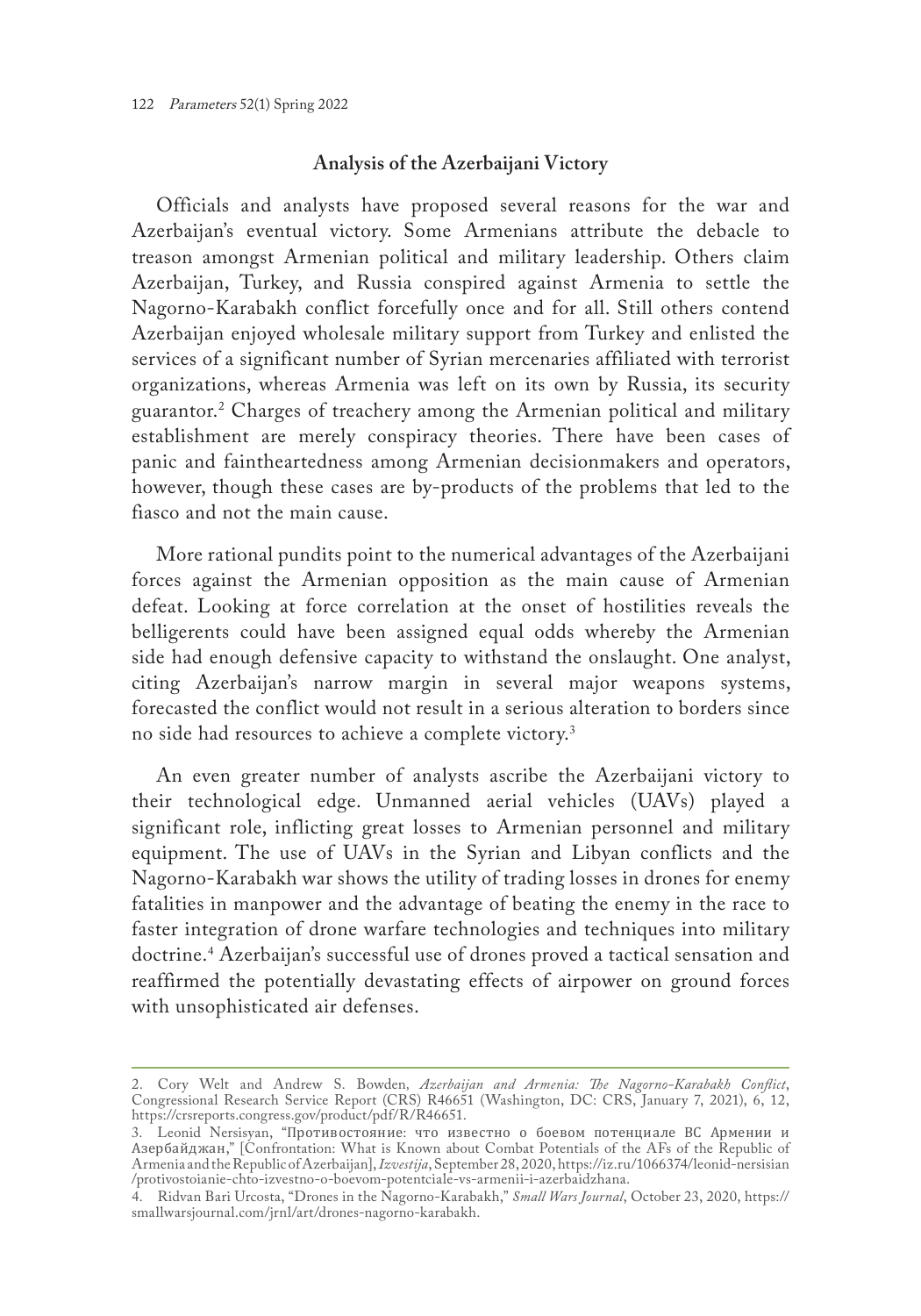The Armenian forces' air defense system failed to mount viable resistance. More importantly, the Armenian forces' air defense system failed to put up a viable resistance, a setback attributable not only to the inventory of air defense systems per se but, more importantly, to the force structure they support.<sup>5</sup> While the increasing variety of affordable UAVs can provide belligerents with air power at a fraction of the cost of maintaining a traditional air force, ground forces trained to fight in a "drone-saturated" battlespace are crucial.<sup>6</sup> Well-trained and skilled personnel are still the most important asset on the modern battlefield, and they are key to employing weaponry properly and defending from enemy engagement.

The effective use of any weapon system should be studied within the larger continuum of sociological and doctrinal considerations that make up the two cardinal determinants of military readiness. Sociological considerations examine the extent to which a nation is ready to sacrifice funding and lives in a particular conflict. As the Nagorno-Karabakh wars make apparent, there was a limit to the sacrifices Armenian society was ready to make to continue the struggle for the security of Nagorno-Karabakh and Armenia against serious military threats from Azerbaijan and Turkey. Nor did Armenia's state policy toward the conflict and corresponding military strategy match the resources allocated to defense throughout the 26 years that elapsed since the end of the First Nagorno-Karabakh War of 1992–94.

A comparison of Armenian and Azerbijani defense expenditures as a percentage of GDP reveals Armenia was *not* devoting a considerably larger share of its available national resources to defense. During the period 2000–19, Armenia's military expenditures as a percentage of GDP averaged 3.65 percent, not much higher than Azerbaijan and its average of 3.44 percent. Moreover, there have been periods when Azerbaijan's military expenditures as a share of GDP exceeded Armenia's expenditures by 0.3 to  $0.9$  percentage points (in 2006 and 2011–15). $\frac{7}{1}$  In this regard, a legitimate question to ask is whether Armenia was serious about its defense. With significant dissonance between military reality and investments, Armenia proved unready for the war and "steadily marched toward a military disaster."8

<sup>5.</sup> Michael Kofman, "A Look at the Military Lessons of the Nagorno-Karabakh Conflict," Russia Matters, December 14, 2020, [https://www.russiamatters.org/analysis/look-military-lessons-nagorno-karabakh](https://www.russiamatters.org/analysis/look-military-lessons-nagorno-karabakh-conflict) [-conflict](https://www.russiamatters.org/analysis/look-military-lessons-nagorno-karabakh-conflict).

<sup>6.</sup> Robyn Dixon, "Azerbaijan's Drones Owned the Battlefield in Nagorno-Karabakh—and showed future of Warfare," *Washington Post* (website), November 11, 2020, https://www.washingtonpost.com/world/ europe /nagorno-karabkah-drones-azerbaijan-aremenia / 2020/ 11/ 11/ 441bcbd2-193d-11eb-8bda-814ca56e 138b\_story.html.

<sup>7.</sup> Stockholm International Peace Research Institute, SIPRI Military Expenditure Database, Data for all countries from 1988–2019 in constant, (2018), https://www.sipri.org/sites/default/files/Data%20for%20 all%20countries%20from%201988%E2%80%932019%20as%20a%20share%20of%20GDP.pdf.

<sup>8.</sup> Kofman, "Military Lessons of the Nagorno-Karabakh."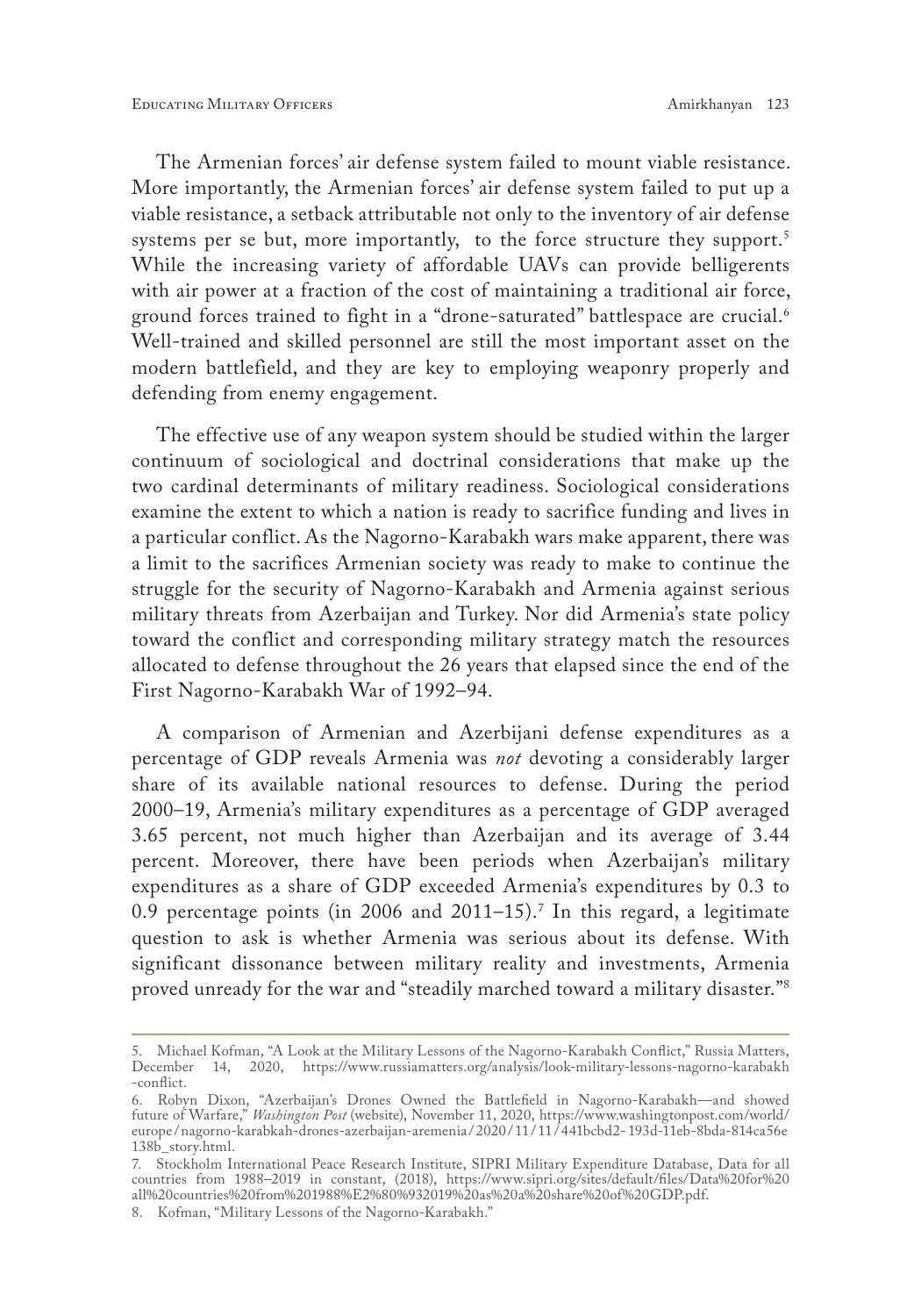### **Flawed Doctrine—the Main Reason for Armenia's Defeat**

The remainder of this article examines military innovation in the Armenian defense establishment through the determinant of readiness doctrinal considerations. In hindsight, the Second Nagorno-Karabakh War clearly demonstrated the Armenian military was clinging to the dogmas of attritional war, whereas its foe was employing the precepts of maneuver warfare. Whereas the Armenian forces fought according to the *primer*— Soviet doctrine of land operations dated 1989—the Azerbaijani army had adopted the concept of light composite assault units in the early 2010s. These mobile groups could exploit the seams in the Armenian battle line of troops stretched thin along the perimeter of the forward edge of the battle area and attack objectives deep in the Armenian rear. This tactic exploited the other chief shortcoming of the Armenian army—a lack of mobile combined-arms and artillery units.<sup>9</sup> The Armenian army had to rely on an obsolete system of cumbersome fortified areas and massive marching columns and proved unable to assign the necessary number of mobile teams, and thus became powerless against enemy action.

The mismatch between Armenia's and Azerbaijan's ways of war and was most apparent in the fight for Shushi, the strategically crucial town whose seizure decided the campaign's fate. While the Azerbaijani army managed to bring its mobile assault units to the outskirts of Shushi, effectively sealing off the roads to the settlement, the Armenian command assumed its enemy's infantry could not cope with the Armenian units without the support of tanks, artillery, and UAVs.10 The problem was the continued reliance on Soviet-legacy military thinking and operational art without attention to the peculiarities of Armenian military culture (that proved victorious in the First Nagorno-Karabakh War) or the changing character of warfare and specificities of the theater of operations. The Soviet military school overly focused on mathematical algorithms and operational art and had a hard time clarifying the boundary between the latter and military strategy, instead emphasizing human and material resources to be expended in attritional warfare.<sup>11</sup>

<sup>9.</sup> Aleksey Ramm, "Карабах: бои без победы: Современное оружие не стало фактором успеха," [Karabakh: Hostilities without Victory: Modern Weapons Have Not Become a Factor of Success], Nezavisimoe Voennoe Obozrenie, November 27, 2020, [https://nvo.ng.ru/wars/2020-11-05/5\\_1116\\_wars.html.](https://nvo.ng.ru/wars/2020-11-05/5_1116_wars.html)

<sup>10.</sup> Aleksey Ramm, "Карабахский провал: Падение Армении предопределила техническая несостоятельность," [The Karabakh Downfall: The Fall of Armenia Was Predetermined by a Technical Destitution], Nezavisimoe Voennoe Obozrenie, December 10, 2020, 3, [https://nvo.ng.ru](https://nvo.ng.ru/realty/2020-12-10/1_1121_karabakh.html) [/realty/2020-12-10/1\\_1121\\_karabakh.html](https://nvo.ng.ru/realty/2020-12-10/1_1121_karabakh.html).

<sup>11.</sup> Artsrun Hovhannisyan*,* Ռազմարվեստ, Հատոր II․ Ցամաքային ճեղքում [*Military Art, Volume II: Land Breakthrough*] (Yerevan: Voskan Yerevantsi, 2020), 43.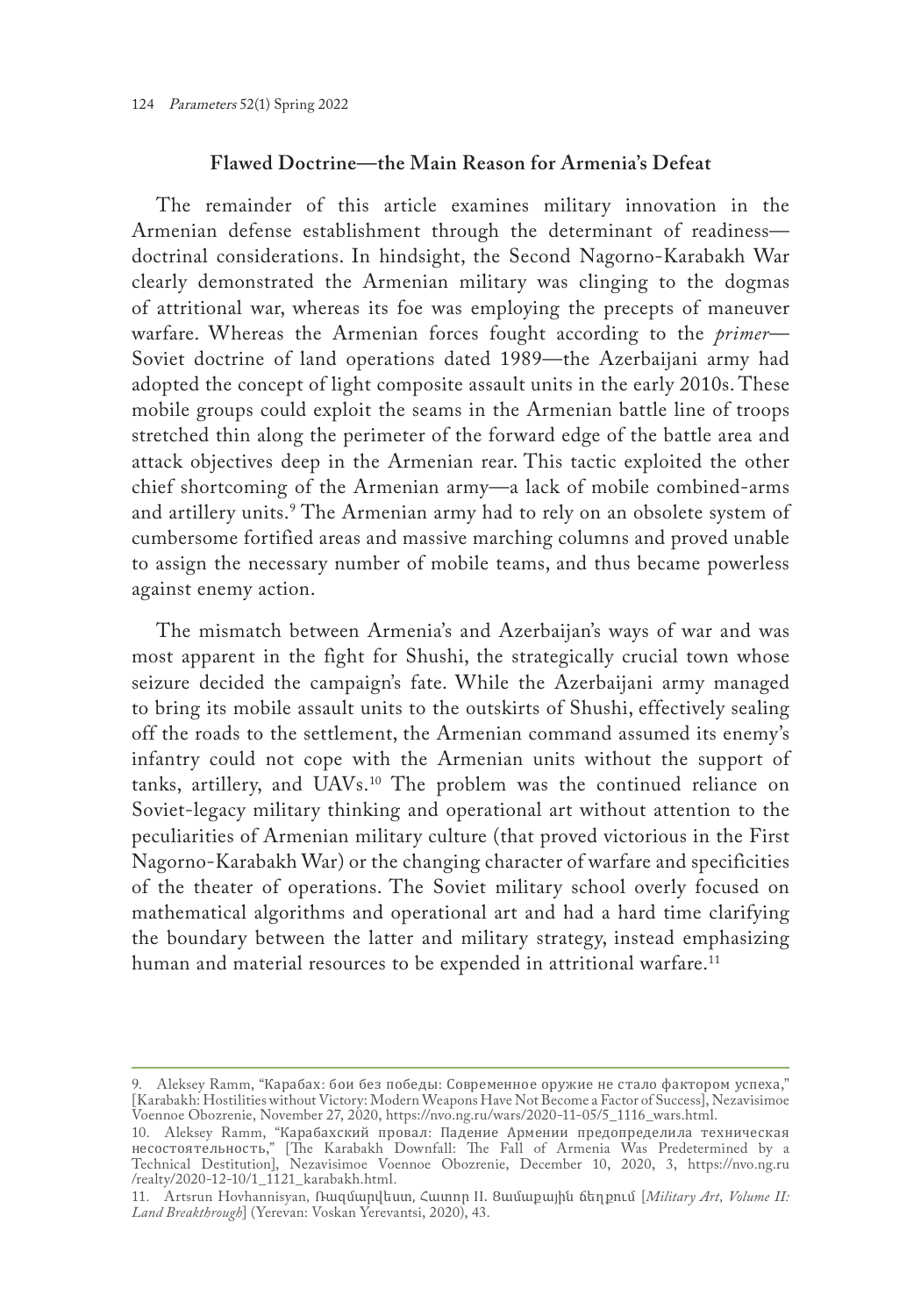#### **Literature Review on Military Innovation**

During the 26-year peace dividend following the First Nagorno-Karabakh War, Armenia needed a major innovation across its armed forces to create a unique Armenian way of war and attendant theory of victory. This section lays down the theoretical framework, which will determine the factors that either facilitate or hamper military innovation. It draws on scientific research, bureaucratic politics, and civil-military relations, but it begins with the definition of innovation and the scope of change it entails. As Peter Rosen posits, a major innovation implies a change in the concepts of operation, namely, the ideas governing the ways of using forces to win a campaign. A major innovation also involves alteration to the essential workings of the larger organization and priorities assigned to any given arm, while "downgrading or abandoning of older concepts of operation and possibly of a formerly dominant weapon."12 Major innovation embraces the marriage of technology and doctrine to produce a revolution in military affairs.13

First, to delineate the entities responsible for innovation in the Armenian armed forces and how they enact change, it is necessary to distinguish the different paths military innovation can take in diverse security situations. The balance of power theory clarifies the differences between organizational dynamics accompanying change. According to Barry Posen, the organizational dynamics necessary to effect change are more likely to occur during peace time, whereas during war they are likely to be overturned by both military leaders and statesmen. As the historical record shows, many militaries have been greatly imperiled and even destroyed outright when attacked by their foes amidst an ongoing reorganization.<sup>14</sup>

According to James Russell, however, the successful wartime adaptation of American units in the Anbar and Ninewa provinces of Iraq in 2005–07 goes contrary to prevailing theory, which argues that peacetime presents the most conducive circumstances for military innovation to happen.<sup>15</sup> Indeed, the two most frequent catalysts of innovation are "a significant organizational challenge," or "an emerging opportunity."16 Russell goes on to define two directions of military innovation: top-down, and bottom-up. In peacetime, the impetus for innovation will likely come from the higher echelons of

<sup>12.</sup> Stephen Peter Rosen*, Winning the Next War: Innovation and the Modern Military* (Ithaca, NY: Cornell University Press, 1991), 7–8.

<sup>13.</sup> Bradd C. Hayes and Douglas V. Smith, Gregory A. Engel, *The Politics of Naval Innovation*, Research Report 4-94 (Newport, RI: US Naval War College, 1994), 3.

<sup>14.</sup> Posen, *Sources of Military Doctrine*, 30–31.

<sup>15.</sup> James A. Russell, *Innovation, Transformation, and War: Counterinsurgency Operations in Anbar and Ninewa Provinces, Iraq, 2005–2007* (Palo Alto, CA: Stanford University Press, 2011), 205.

<sup>16.</sup> John J. Garstka, "Patterns in Innovation," in *Transforming Defense Capabilities: New Approaches for International Security*, ed. Scott Jasper, 57–78, (Boulder, CO: Lynne Rienner Publishers, 2009), 57.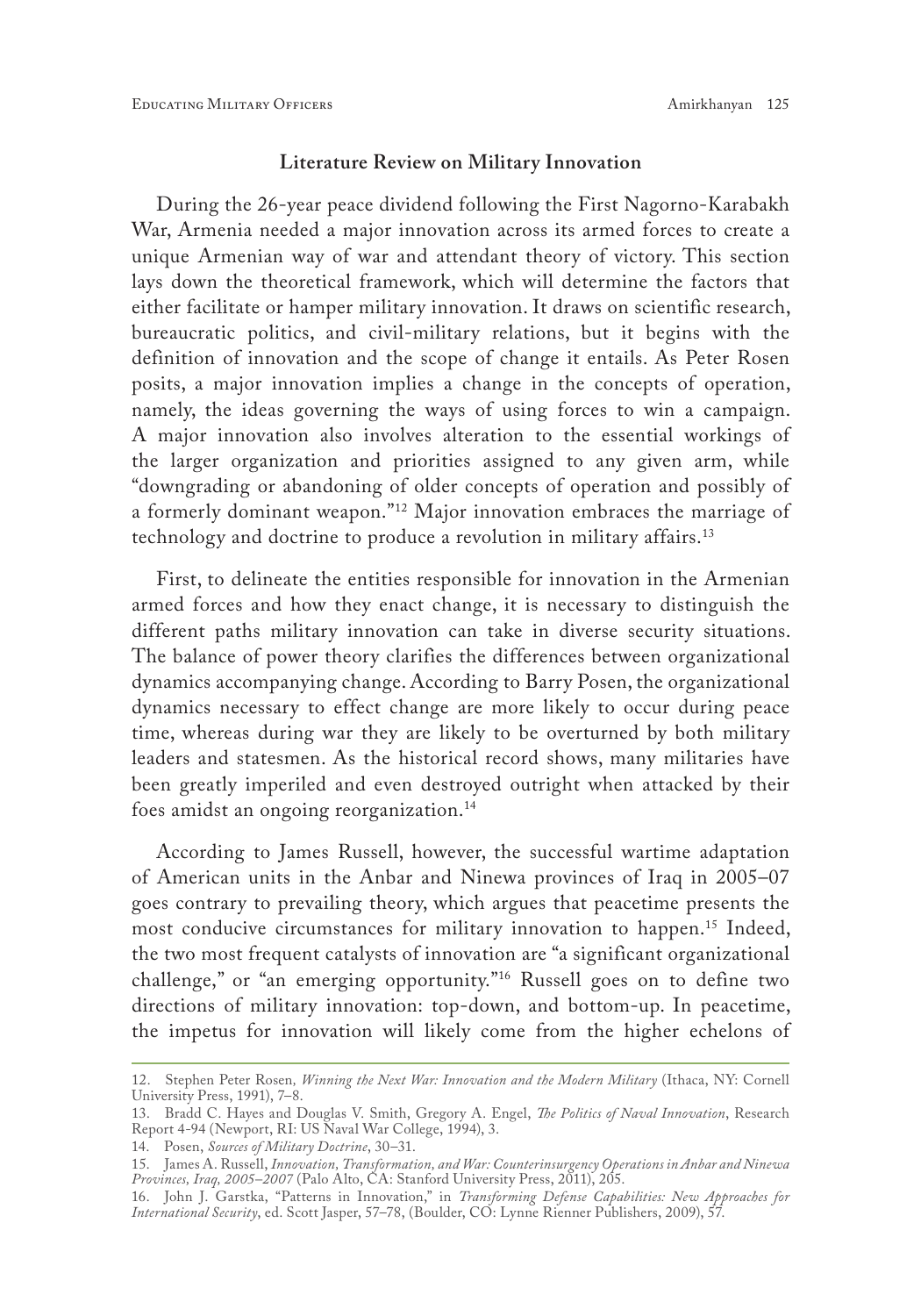command and be communicated through explicitly structured guidance. In wartime, new ideas typically arise organically from field units empowered through decentralized authority.17 An important point for the Armenian case is that peacetime innovation, often more systematic and deliberate, enables time to search for optimal solutions through trial and error. Military conflicts are fought with the army using equipment at hand, and operational possibilities during war are largely determined by decisions made long before the outbreak of hostilities.18

If innovation questions the established beliefs, a paradigm change in organizations, explanations, and models of describing and dealing with certain phenomena is required. According to Thomas Kuhn, paradigms in scientific research are universally recognized "achievements that for a time provide model problems and solutions to a community of practitioners."19 These past achievements constitute a foundation of so-called normal science, upon which further practice is built. Since normal science cannot be used to uncover empirical and theoretical novelties, it is unable to lead to a paradigm change.

Paradigm changes occur in the course of scientific revolutions extraordinary events encompassing the shift of professional commitments necessary to deal with anomalies of research outcomes that subvert the existing traditions of normal science. Scientific revolutions unfold through discoveries that establish a novelty of fact or inventions validating novelty of a theory. A discovery is achieved through the following phases of cognition: previous awareness of an anomaly, gradual and simultaneous emergence of both observational and conceptual recognition, a consequent change of paradigm categories and procedures often accompanied by resistance, and adjustment of conceptual categories so the previously anomalous has become the anticipated. An invention, on the other hand, represents a large-scale paradigm destruction following a crisis in normal problem-solving theory and techniques. A direct response to a crisis can be the emergence of a novel theory that will embrace certain solutions which were partially anticipated yet ignored prior to the crisis.<sup>20</sup>

Sometimes, neither gradual understanding of new realities nor a dramatic crisis in old beliefs are enough to produce the paradigm change necessary for launching an innovation. Scholarship on bureaucratic politics posits one

<sup>17.</sup> Russell, *Innovation, Transformation, War*, 31.

<sup>18.</sup> Posen, *Sources of Military Doctrine*, 31.

<sup>19.</sup> Thomas S. Kuhn, *The Structure of Scientific Revolutions*, 2nd ed. (Chicago: University of Chicago Press, 1962), viii.

<sup>20.</sup> Kuhn, *Structure Scientific Revolutions*, 6, 10, 52, 62–64, 67–68, 74–75.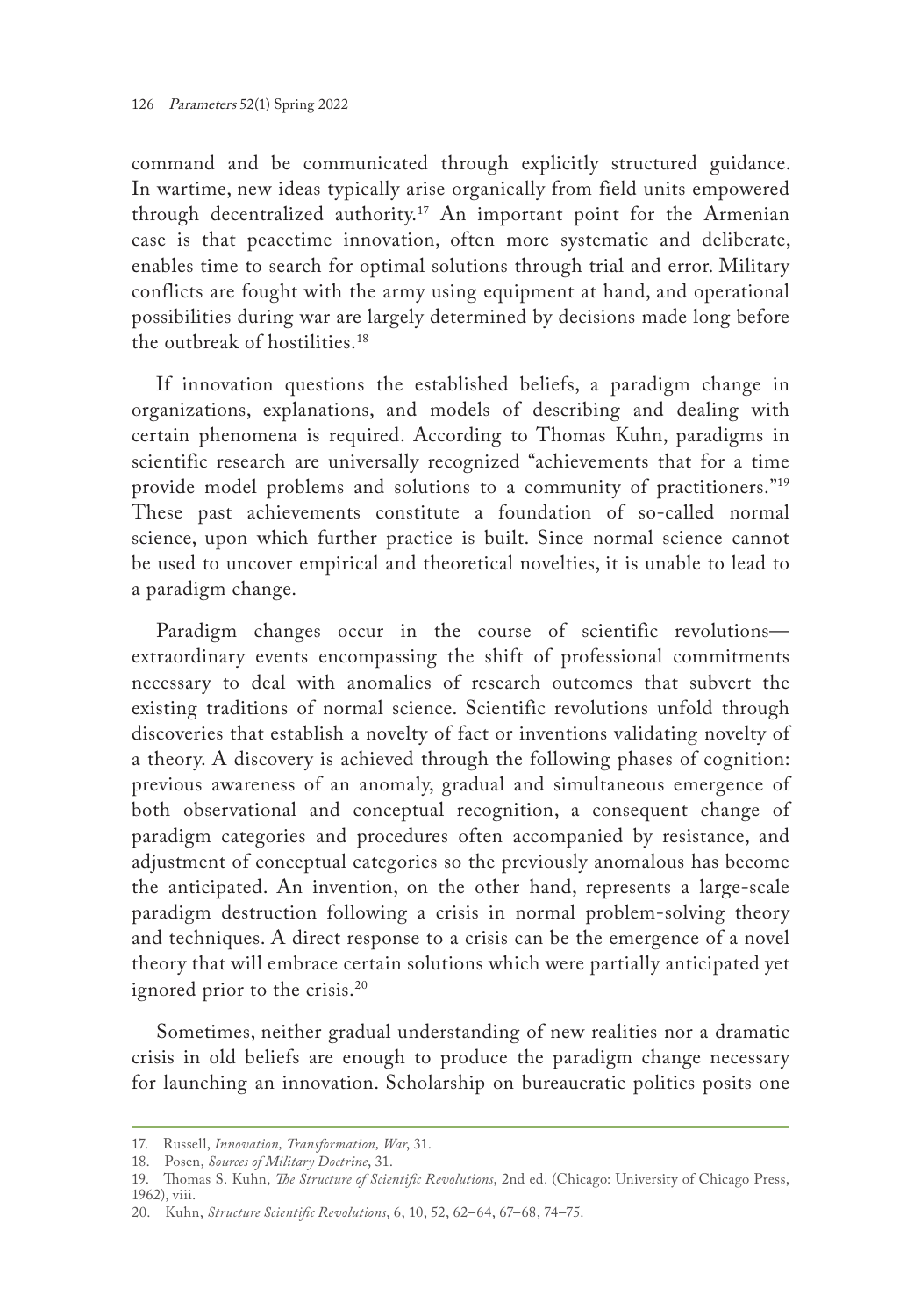such obstacle to innovation is the tendency to treat institutions like the military as a single monolithic entity rather than as a federation of smaller suborganizations pursuing their parochial interests. As Graham Allison and Morton Galperin argue, an organizational policy, instead of being an output of one rational decisionmaker, is the product of a conglomerate of communities and political actors competing to have a say in the parent organization's decisions and actions. This bureaucratic politics model views organizations as actors focused not on a single overarching goal but rather on their own conceptions of national security and sectional and personal interests.21 Russell builds on this conclusion in his theory of military innovation and adaptation, postulating that successful military innovation should overcome bureaucratic resistance to change and alter the bureaucratic behavior of the organization.<sup>22</sup>

The subfields of political science and civil-military relations provide additional insight into how the interests of, and relationships between, civilian and military entities unfold in the process of change and innovation. Posen contends military organizations are reluctant to innovate in peacetime if left to their own devices. Instead, innovation is spurred by the intervention of civilian leaders, who are assisted by "military mavericks" senior military officers who provide technical knowledge and substantive expertise. Moreover, Posen argues more civilian intervention and less military autonomy will occur within a nation when waging a defensive war. $^{23}$ 

Deborah Avant's study of how the strategic relationships between politicians and bureaucracies affect military innovation takes a more moderate view of civilian influence. In her opinion, civilian choices on the organization of a military institution affect the degree of the latter's integrity the ability to articulate and present a unified position on any issue of importance as political actors—and its preferences, which are biased toward specific responses. Her comparative analysis of British and American military innovation demonstrates the institutional division between the executive and legislative branches enabled the military to mitigate civilian control by appealing to the legislature when they were dissatisfied with the executive. As a result, while the US Army only reluctantly embraced counterinsurgency as its doctrine of necessity in Vietnam, British counterparts successfully adopted imperial warfare in the Boer War and fought that conflict to a

<sup>21.</sup> Graham T. Allison and Morton H. Halperin, "Bureaucratic Politics: A Paradigm and Some Policy Implications," *World Politics* S24 (Spring 1972), *Theory and Policy in International Relations*, S42–43.

<sup>22.</sup> Russell, *Innovation, Transformation and War*, 24–25.

<sup>23.</sup> Posen, *Sources of Military Doctrine*, 50, 174–75, 224.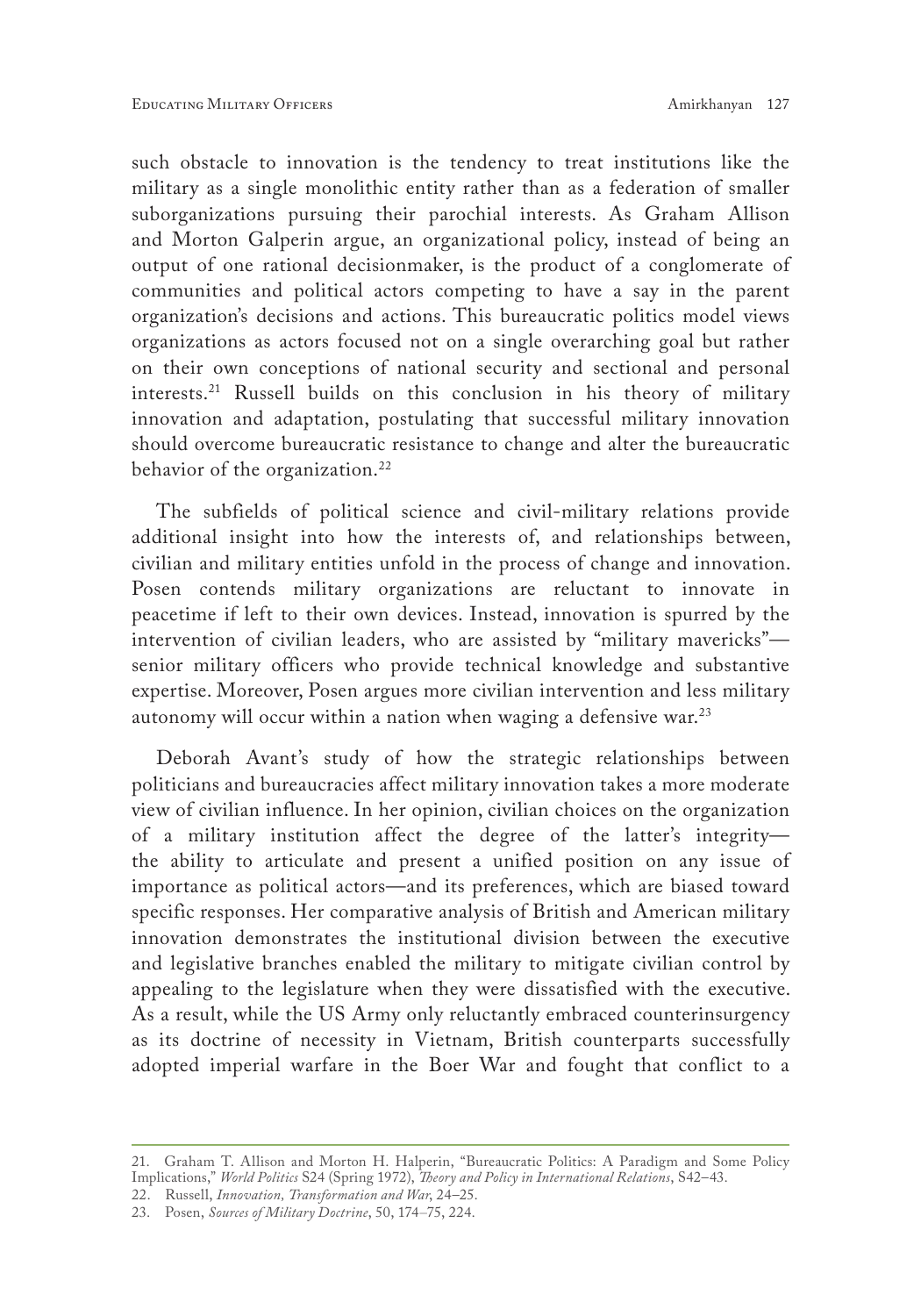successful end.<sup>24</sup> Avant concludes the level of responsiveness of a military to the imperative for change is largely determined by its preferences, degree of integrity, and the type of civilian intervention necessary to promote innovation, which are all determined by the structure of domestic political institutions.25

Rosen holds a diametrically differing position on the distribution of roles in military innovation between civilians and militaries. He suggests innovation in peacetime should be driven from within a military organization where all the civilians can do is support the senior military officers who (akin to Posen's military mavericks) formulate intellectual and organizational components of a strategy for innovation.<sup>26</sup> As Rosen contends, military innovation is an ideological struggle aimed at the redefinition of values that will legitimate the activities of a certain group in the military and the political community. This ideological struggle should concentrate on a new theory of victory and an appropriate way of war to achieve that victory. One of the ways to win in the struggle for innovation is to create new promotion pathways for young officers, who advocate a new way of war, allowing them to rise to senior ranks within a period of generational change. $27$ 

#### **Military Lessons Not Learned by Armenia**

In the Armenian case, military innovation was likely to be motivated by top-level guidance, since the country enjoyed a peaceful quarter century and had enough time to prepare for its next military confrontation. The Second Nagorno-Karabakh War was preceded by two relatively major escalations in the conflict in April 2016 and July 2020. These flare-ups strengthened the belief of Armenian senior military leaders that future operations would be positional in nature and fought with an attritional approach against an opponent who pursued limited offensive objectives. Glaring issues identified in the wake of these hostilities in technological and operational domains were largely ignored.

In the technological realm, among the main deficiencies identified for the Armenian units were the enemy's incipient attack-drone capabilities and

<sup>24.</sup> Deborah D. Avant, "The Institutional Sources of Military Doctrine: Hegemons in Peripheral Wars," *International Studies Quarterly* 37, no. 4 (1993), 410–17.

<sup>25.</sup> Deborah D. Avant, *Political Institutions and Military Change: Lessons from Peripheral Wars* (Ithaca, NY: Cornell University Press, 1994), 12, 130.

<sup>26.</sup> Posen, *Sources of Military Doctrine*, 174–75; Rosen, *Winning Next War*, 21.

<sup>27.</sup> Rosen, *Winning Next War*, 19–20.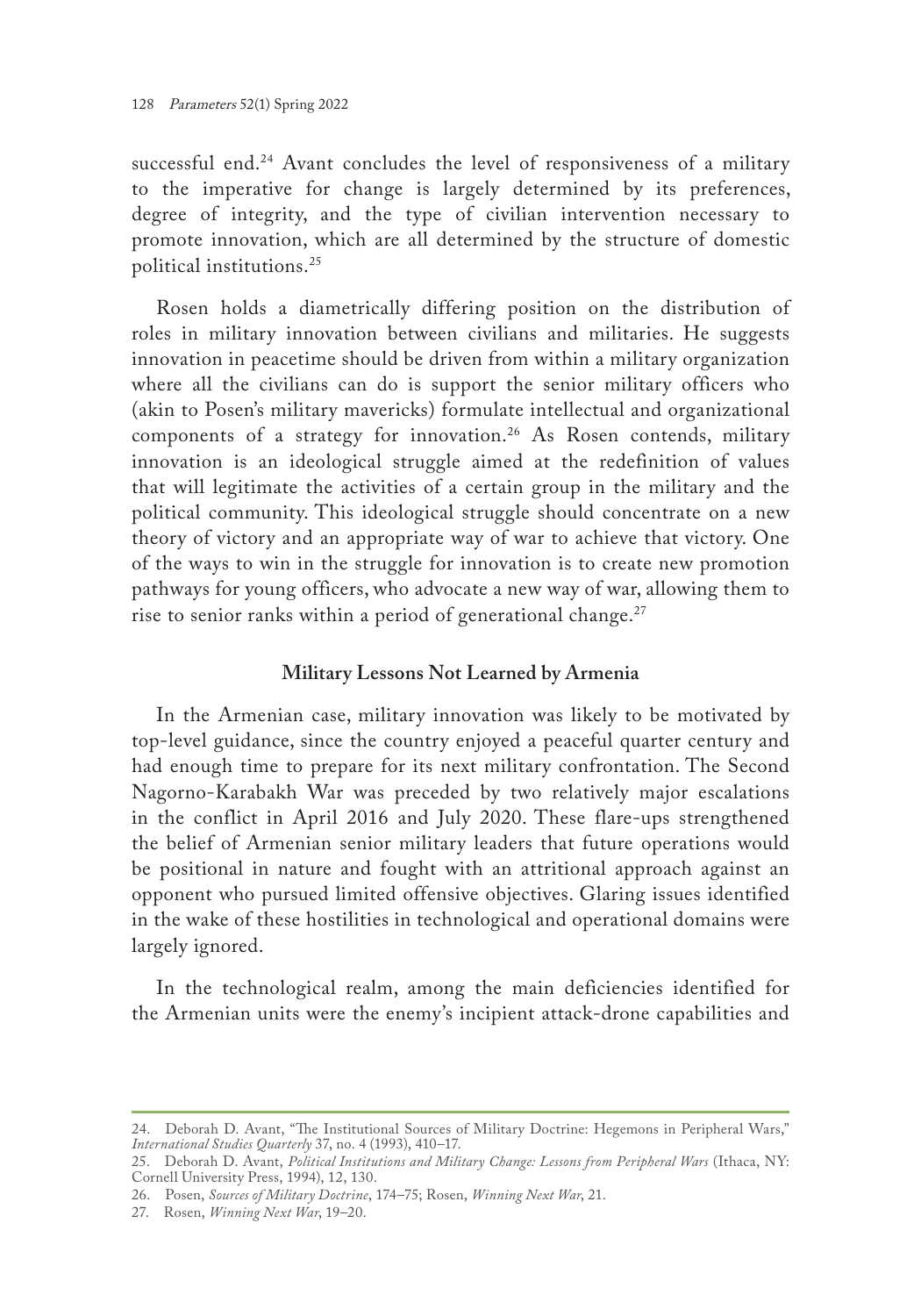the vulnerability of their tanks' lack of active-reactive armor.28 Oblivious to these new realities following the hostilities, the Armenian side dismissed the drone threat. According to the first deputy minister of defence: "it [is not] necessary to buy expensive drones when it is possible to hit the target with a conventional grenade launcher."29

In the operational realm, an important lesson to be gleaned from the hostilities in 2016 was the expanded deployment capacity of the Azerbaijani army. That operation tested Azerbaijan's capacity to use two railways around Nagorno-Karabakh—the first one running from the rear to the front and another larger one running parallel to the front—to raise troops rapidly on alert and redeploy them to the frontline. This mode of transportation proved indispensable for operational mobility manifested during the Second Nagorno-Karabakh War where the Azerbaijani army had at least tenfold the capacity of its opponent for the daily deployment of troops to the frontline.30

Recalling the paradigm change, expounded by Kuhn, in doctrinal matters, an innovation might have been attained in Armenia through both discovery and invention.<sup>31</sup> First, most of the phases of cognition described by Kuhn as precursor to discovery existed. The awareness of problems in the Armenian military's current philosophy of command and control and the larger notion of operational concepts, along with their observational and conceptual recognition, were formed long ago amongst farsighted defense professionals and consequently reflected in the high-level guidance documents issued by the minister of defense. Particularly, the ministerial vision issued to the force in 2018 and mid-2020, respectively, underscored the importance of overhauling forms and methods of warfare and communicated the imperative to eliminate complacency with outdated military thinking, weapons systems, combat manuals, and command and control practices.<sup>32</sup>

Second, if the cognition necessary for the discovery described above was insufficient, a crisis in warfighting practices in the Armenian forces could have spurred the destruction of the doctrine<sup>33</sup> In the case of the Armenian

<sup>28.</sup> Ilja Topchij, "Карабах-2020: 50 тезисововойнеАзербайджанаиАрмении. Почемупалаоборона Карабаха," [Karabakh-2020: 50 Theses about the War between Azerbaijan and Armenia. Why the Defense of Karabakh Fell], ANI Armenian Research Center, November 25, 2020, [https://expert.ru/expert/2020/48](https://expert.ru/expert/2020/48/karabakh-2020-voenno-analiticheskij-razbor/) [/karabakh-2020-voenno-analiticheskij-razbor/](https://expert.ru/expert/2020/48/karabakh-2020-voenno-analiticheskij-razbor/).

<sup>29.</sup> Urcosta, "Drones in the Nagorno-Karabakh."

<sup>30.</sup> Urcosta, "Drones in the Nagorno-Karabakh."

<sup>31.</sup> Kuhn, *Structure Scientific Revolutions*, viii, 6, 52.

<sup>32.</sup> Davit Tonoyan, "The Vision of the Minister of Defence of the Republic of Armenia," July 9, 2018, 5, <https://mil.am/en/news/5402>; and Davit Tonoyan, "ՀՀ պաշտպանության նախարարի տեսլականը պաշտպանության ոլորտի և զինված ուժերի զարգացման առաջնահերթությունների վերաբերյալ," [The Vision of the Minister of Defense of the Republic of Armenia on the Priorities of the Development of the Defense Sector and Armed Forces], June 9, 2020, 4–6, [https://mil.am/hy/news/7931.](https://mil.am/hy/news/7931)

<sup>33.</sup> Kuhn, *Structure Scientific Revolutions*, 62–75.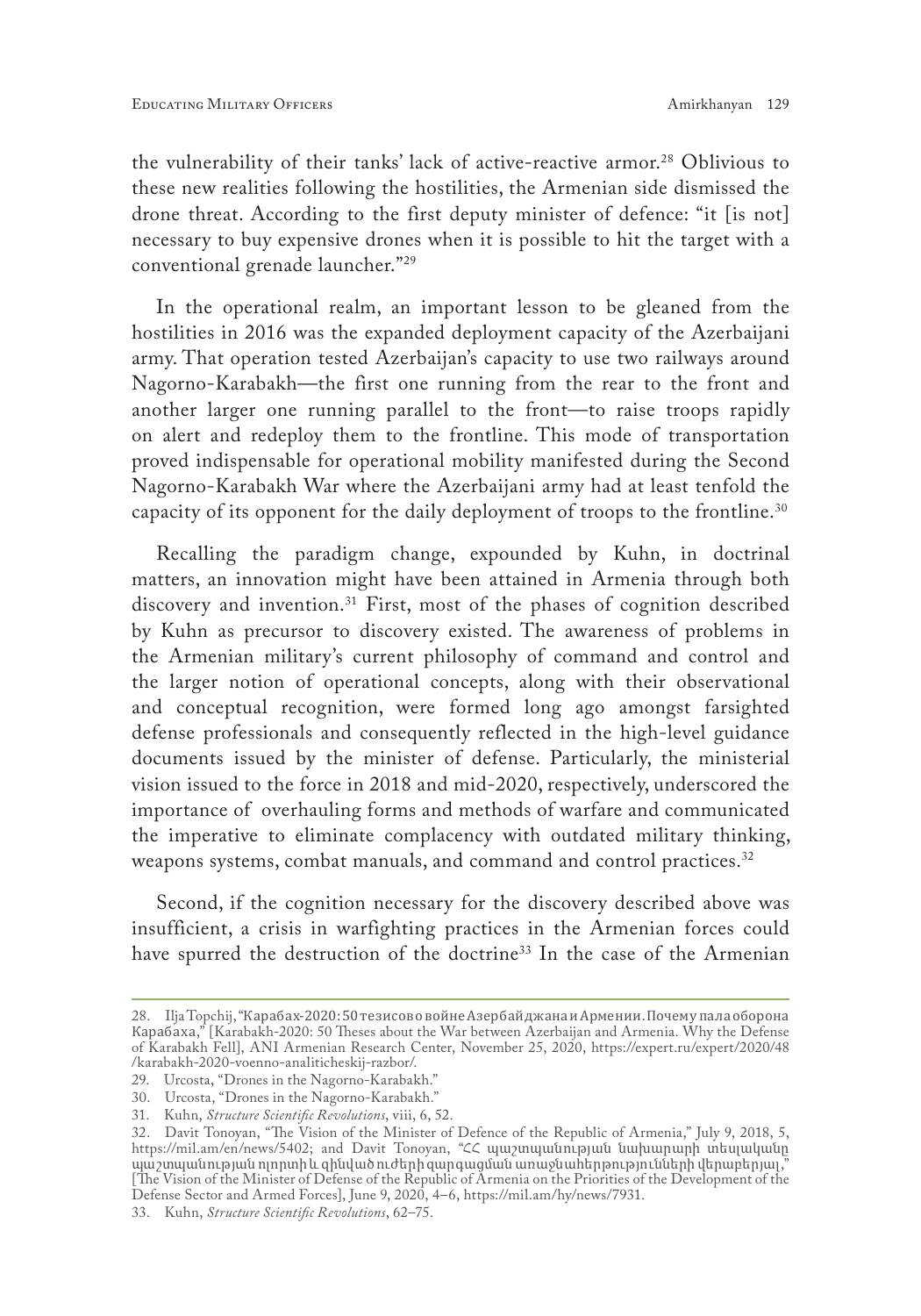military, an instance of crisis occurred in the command and control domain during the April War of 2016. Driven by the legacy of the Soviet system of directive (restrictive) control, and pending explicit orders, some units fell short of taking the initiative to react to the large-scale enemy assault. Even though there were definite assumptions about the weakness of the established model, however, no novel theory of command and control emerged as a response to the crisis.

Paradigm change failed in the Armenian military because it was not immune to the pathologies of the bureaucratic politics model described by Allison and Halperin.<sup>34</sup> It also proved unable to alter its behavior for, as Russell sees it, overcoming the resistance to change.<sup>35</sup>

Indeed, bureaucratic infighting was in full swing in the Armenian military, whereby the parochial interests of various branches of the armed forces made the strategic planning process of the Armenian Army difficult to implement. The resultant tug-of-war was aggravated by ineffective civil-military relations and the weak leeway the nominal coordinating body—Strategic Planning Division of the General Staff—had in assigning priorities for branch requirements. Consequently, the strategic planning process resembled a clearinghouse for meeting the needs of the branches through the proportional cutting of corners to fit the defense budget, with no assignment of priorities. More important though, all alternatives generated by the general staff for army construction revolved around the same scientific algorithms, to be implemented by different options for force packages, which were all permeated by the same attritional mindset.

In the case of Armenia, the ideological struggle to see innovation through, as depicted by Rosen, was carried out by the Western-educated field-grade officers and Ministry of Defence's civilian experts.<sup>36</sup> They joined hands with the strategic planning division of the general staff to conduct two strategic defense review processes which strongly recommended the armed forces' doctrine undergo a thorough revision. Regrettably for Armenia, these efforts proved unsuccessful. The two main reasons for the outcome were the organized resistance of the general staff and the inability of the Ministry of Defence to surmount that resistance. The General Staff 's organizational culture was antithetical to the idea of revising Armenian military doctrine. At the same time, the officers with Western professional military education who were aspiring military mavericks alluded to by Posen

<sup>34.</sup> Allison and Halperin, *Bureaucratic Politics*, 42–43.

<sup>35.</sup> Russell, *Innovation, Transformation and War*, 24–25.

<sup>36.</sup> Rosen, *Winning Next War*, 19–20.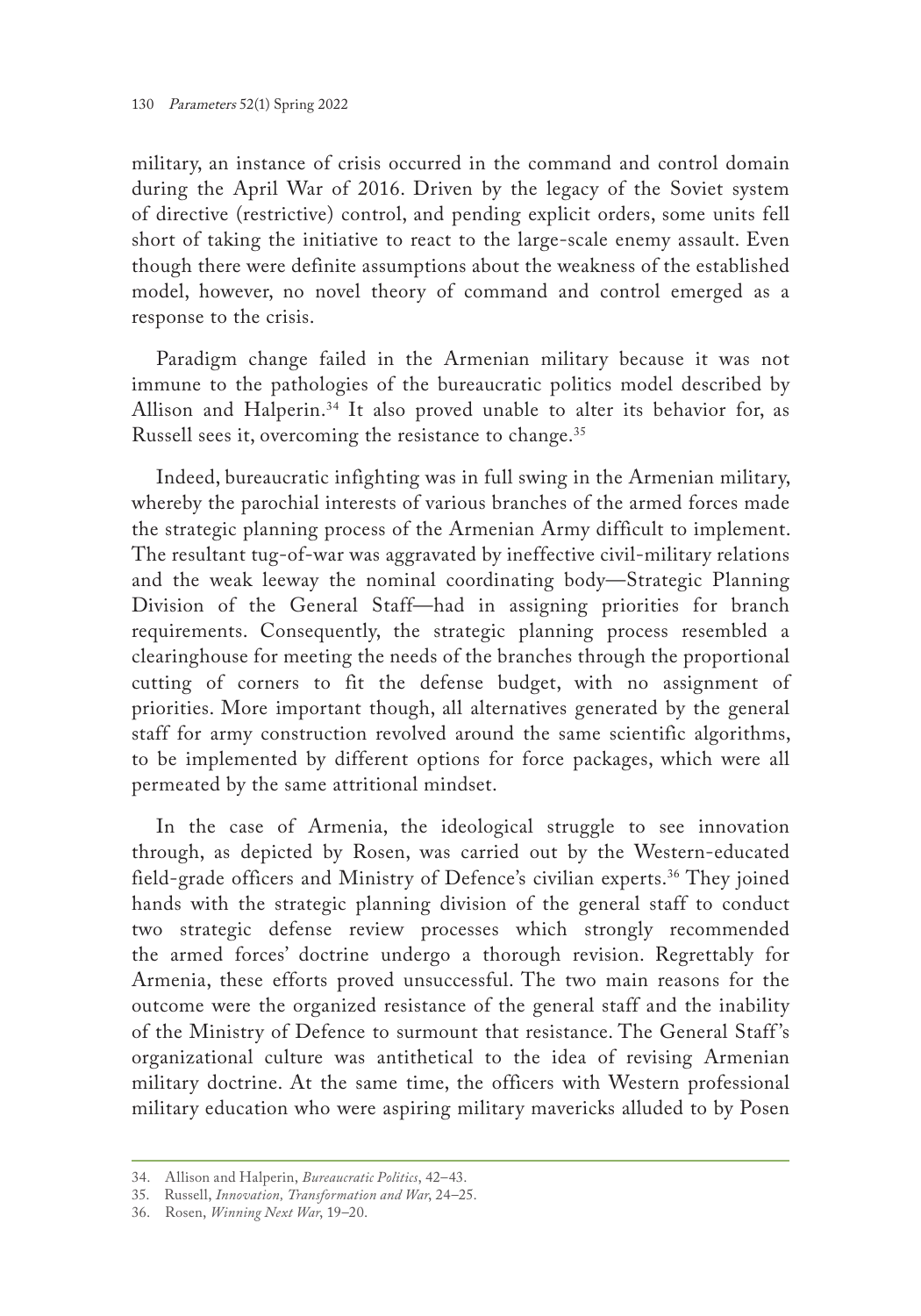were largely barred from promotions to key decision-making positions.<sup>37</sup> This factor impeded innovation, and it runs contrary to Rosen's key argument that attributes innovation's success to the creation of new promotion pathways for young champions of reform within the officer corps.<sup>38</sup>

An even more important a factor for the success or failure of military innovation in Armenia was the state of civil-military relations in the defense establishment. The importance of civilian control over the military and the civil-military cooperation had been emphasized time and again and enshrined both in the legislation and the chain of command. Thus, taken at face value, civilian control was exercised through the civilian politicians and officials, who spanned the decision-making hierarchy from the commander in chief, through the minister of defence and his deputies, to the head of the Ministry of Defence's Defence Policy Department. The reality, however, was different and in most operational matters, the elected and appointed civilian masters largely deferred to the expertise of military professionals, thereby playing almost no role in technological and doctrinal innovations. To explain the causes of this phenomenon, one needs to borrow insights from Avant's institutional theory of military innovation.

According to Avant's analysis, an organizational dynamic akin to US civil-military relations before and during the Vietnam War also played out in Armenia.39 The roots of the skewed relationships stretch back to 1992 and the founding of the national army, which used the Soviet model of army construction and way of war underpinned by relevant scientific algorithms. The degree of integrity within the general staff was high since all general officers and senior colonels were graduates of the same institution (Russian National War College) and/or had shared comabat experience in the First Nagorno-Karabakh War. Thus, the general staff was able to put up a unified front in presenting its preferences for Armenian doctrine. These preferences were biased toward attritional warfare, a positional defense, and restrictive control and leaned heavily on air defense and artillery branches—to the detriment of a potent air component and an infantry arm, which was not agile enough to churn out units other than fortress defenders. Given the great attention Armenian heads of state paid to the affairs of the military and the paltry involvement of the parliament in doctrinal and equipment-specific matters, the senior leaders of the general staff were virtually free to bypass the ministry of defense and gain the support of state leadership for its preferences.

<sup>37.</sup> Posen, *Sources of Military Doctrine*, 174–75.

<sup>38.</sup> Rosen, *Winning Next War*, 20.

<sup>39.</sup> Avant, *Institutional Sources of Military Doctrine*, 415–17.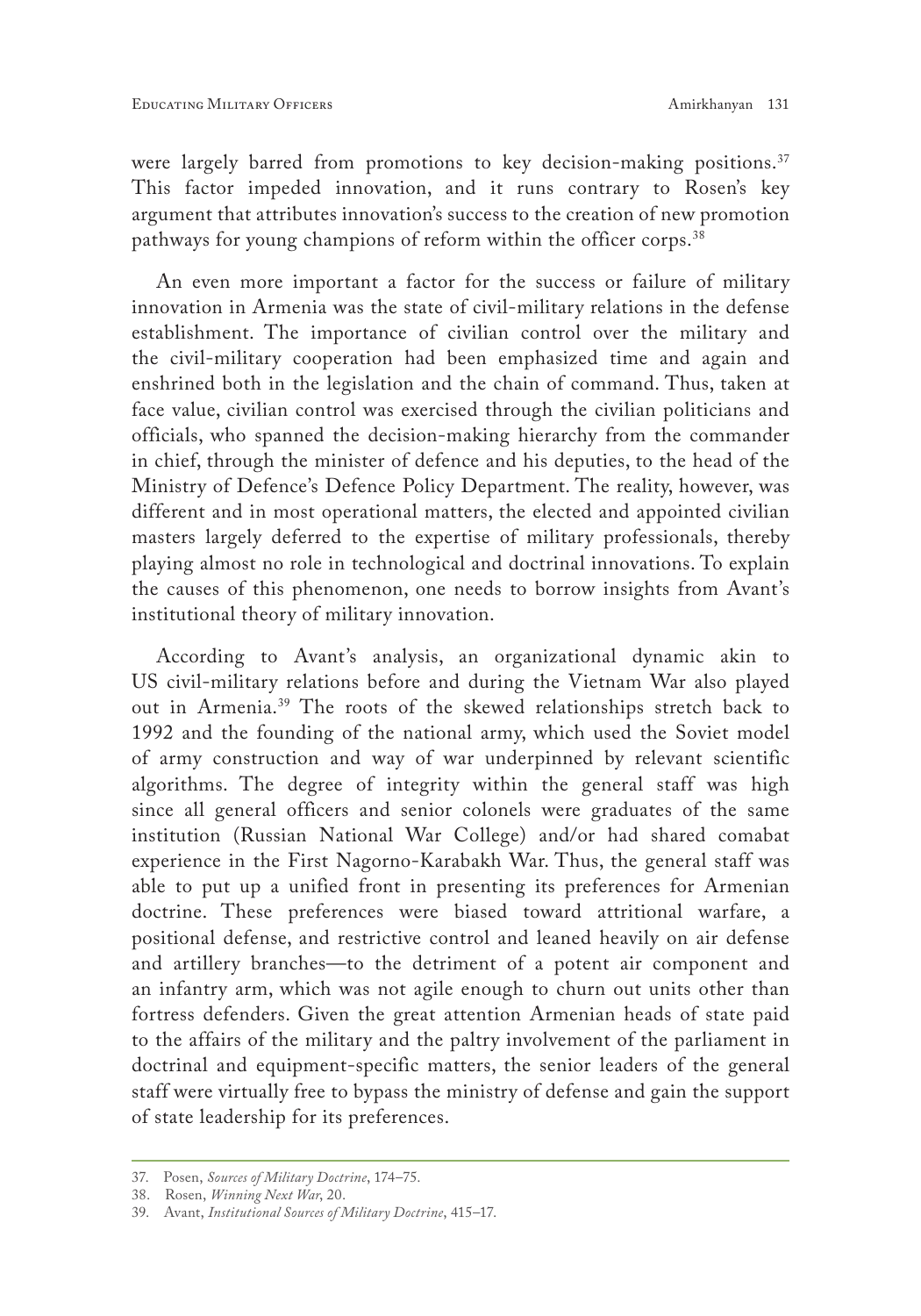Recalling Posen's argument about the risky nature of wartime military innovation, the reluctance of the Armenian general staff to undergo major change is understandable, given the fact that since 1994 no peace accord had been signed with Azerbaijan and skirmishes along the border were an everyday occurrence. Given the protracted nature of the conflict, however, Armenia's leaders had to realize complete peace was an unlikely proposition and postponing major reorganization until after it came about was an unwise judgment.

The conservative stance of top military officers on innovation matters could be mitigated by the intervention of civilians, who, according to Posen, can spur change in peacetime. Moreover, in the light of Posen's other argument, the civilian dictate in military affairs had to be strong in Armenia since the country sought to maintain the status quo and was preparing to conduct explicitly defensive operations in a specific terrain against a specific enemy.40 Nevertheless, the confluence of elected officials' deference to senior leaders in military matters and the relatively low level of the innovation-minded organizations and personalities within the military did not enable sufficient pressure to promote major innovation.

### **Conclusion**

The main reason for the defeat of the Armenian forces in the Second Nagorno-Karabakh War was their failure to carry out major innovation in military doctrine and to adapt to the changed character of war. The Soviet-legacy operational concepts prevented the Armenian forces from conducting maneuver warfare during the war proper and preordained the decisions made apropos sources of military power well before the hot phase of the conflict. Examining the Armenian case through the lens of various established theories of military innovation leads to several conclusions, some troubling.

On the one hand, the Armenian innovation had all the chances to succeed as it met the fundamental requirements of Kuhn's paradigmatic change in terms of previous awareness of the new theory and the crisis to substantiate that understanding. Moreover, being, according to Russell, necessarily a top-down process, the innovation was carried out in preparation for a defensive war and, as Posen maintain+s, had to see more involvement by civilians. On the other hand, possible change was not accompanied by the creation of new promotional pathways as described by Rosen, which would allow "maverick" soldiers to bulldoze their concepts through.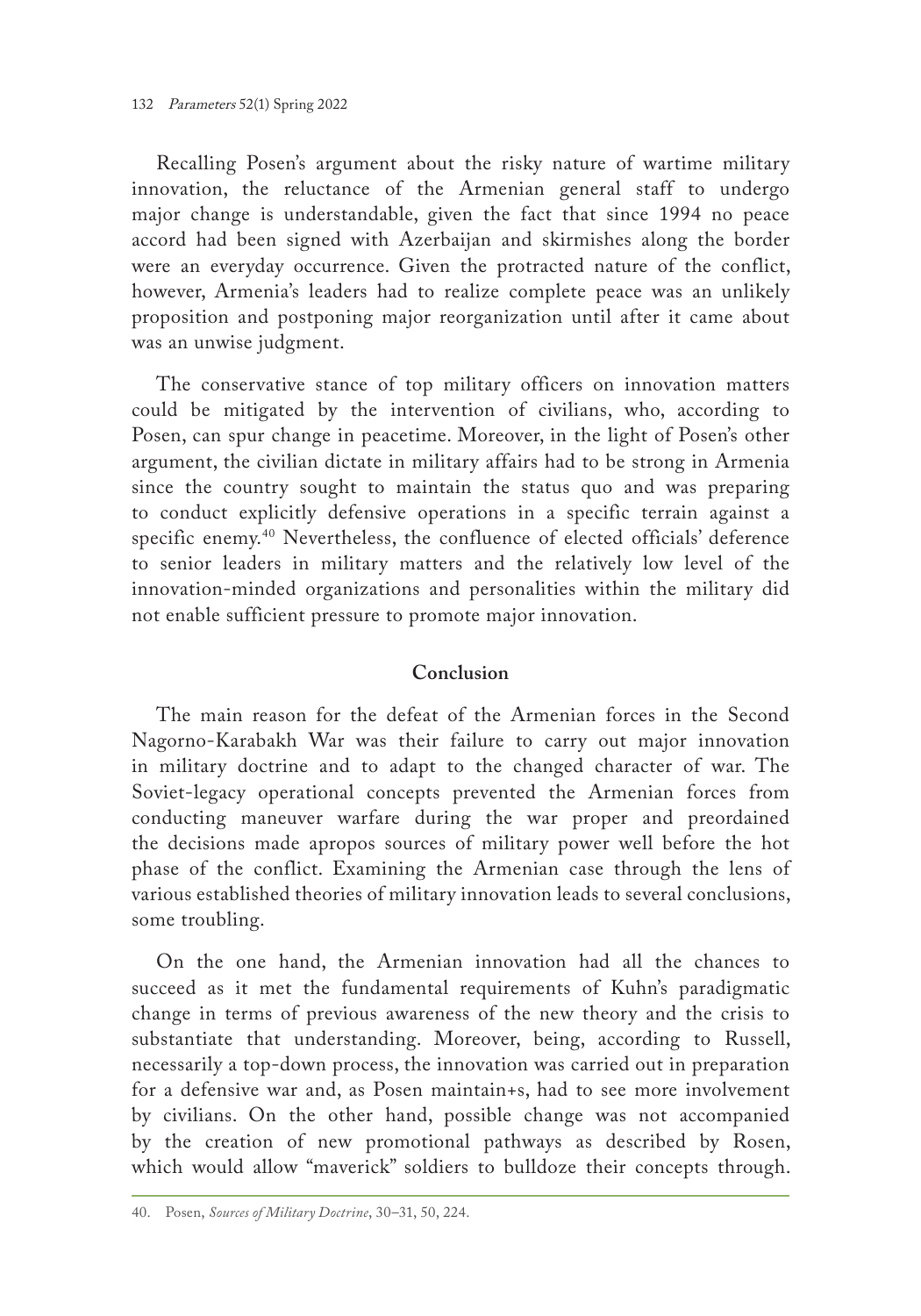Nor was Avant's organizational dynamics and the state of civil-military relations favorable for successful innovation, whereby the highly integrated general staff professed scientific approaches and advanced its biased preferences against the background of anemic civilian authority. As this case study demonstrates, the theoretical underpinnings auspicious for the success of military innovation in Armenia fell short of offsetting the ones that conspired to relegate it to the status of miscarried endeavor.

By way of a more general insight, military innovation has more chances to succeed if it is carried out in an environment where there is a consensus among civilian and military elites about the direction, substance, and timing of changes. Such an environment will create necessary support (manifested both in resource allocations and the promotion of key military personnel) for innovation efforts by the civilian leadership and will enable the military to devise a reform strategy and implementation plan that transcends most intra-organizational parochial interests and have an almost uniform buy-in. Divisions amongst elites will result in incoherent strategies and poor execution of programs of change, causing the atomization of military innovation efforts, which will yield suboptimal results and potentially bring about military calamities.

Zhirayr Amirkhanyan

Colonel Zhirayr Amirkhanyan is currently a PhD candidate at the Department of National Security Affairs at the Naval Postgraduate School. He was the head of defense policy planning branch of the Defense Policy Department at the Ministry of Defence of Armenia.